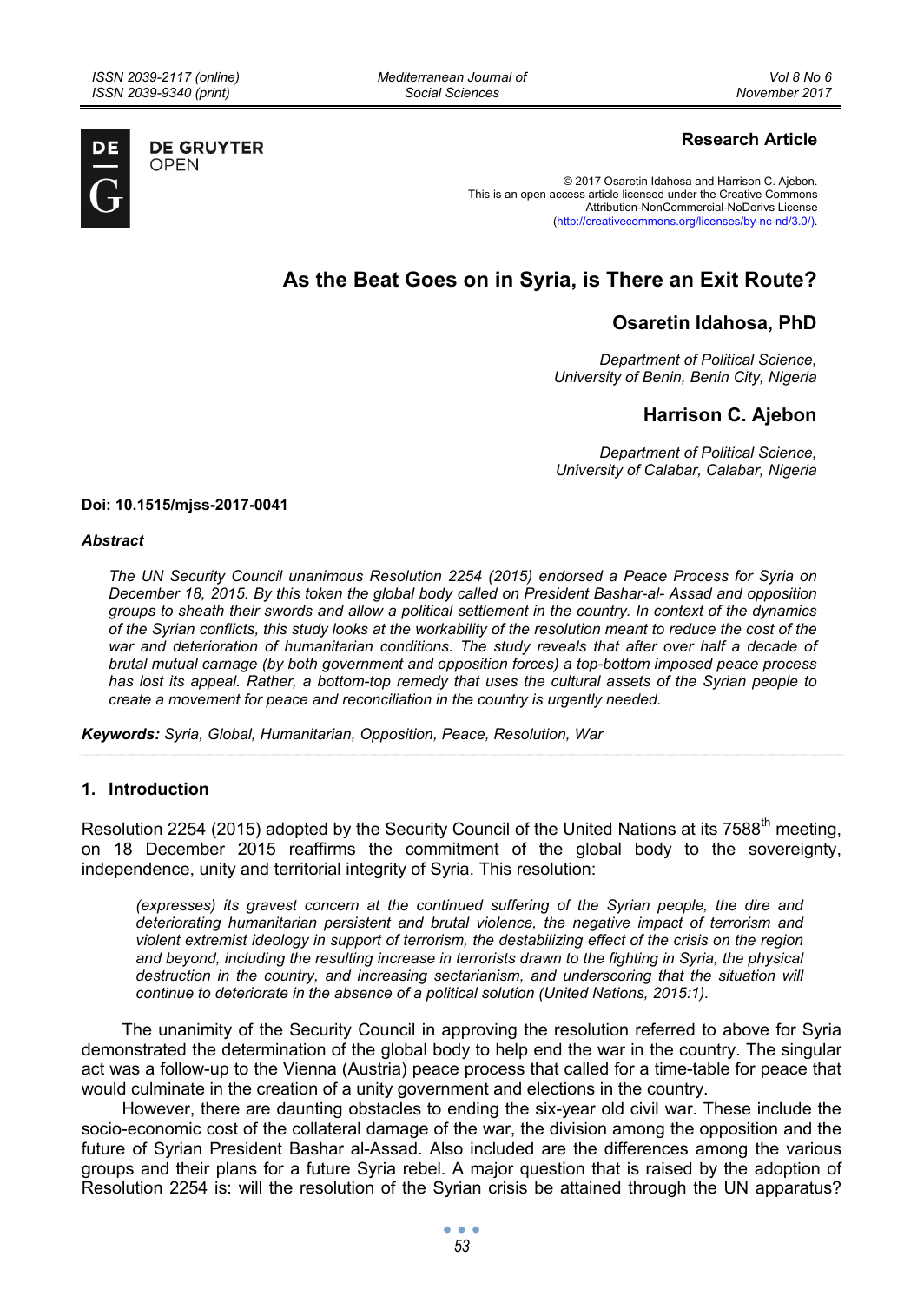Secondly, is there an alternative route to the resolution of the protracted crisis in Syria? The conflict in Syria has not only become a medium for states to exhibit their influence in international politics but has also drawn major powers, supporting and opposing the Assad Regime and the myriad of opposition groups against it.

### **2. Theoretical Perspectives**

To fully understand the content and context of the crisis, a convergence of different theoretical perspectives needs to be explored. To the realists, interstates relations are often explained in context of power. According to Kissinger (1975) "power dictates how states interact with one another" and "because power relations are central to a realist understanding of the international arena", states are often skeptical to trust one another. As such, rather than trust, states choose their alliances based on one another's strategic value in the so-called 'self-interested'. This selfinterest could create a necessary condition for international conflict as different states interests could run at cross-purposes (Grovogui, 2002:14-25).

Frustration-Aggression Theory which has been widely employed in the study of both intrastate and inter-state conflict draws is strength from the fact that aggression is always a consequence of frustration (Dollard, Miller, et al., 1939). The central argument of the frustrationaggression theory is anchored on the fact that frustration begets aggression. Thus, the immediate response of an individual or group who is frustrated is to aggressively strike at the root-cause of the frustration. To this perspective, conflict becomes an aggressive action occasioned by frustration and the proponent is an individual whose goal in life is blocked by the social circumstances of society (Gurr, 1970).

Building on the foregoing premise, the Conflict Entrepreneurship Theory has equally been used to analyze conflict or violent situation beyond the causality of frustration and ideological differences. The theory posits that in every conflict or crisis situation, there are certain individuals (whether states or private persons) illegally benefiting from such uprising. These classes of actors, who indirectly fuel crisis for their private gains, are often referred to, as "conflict entrepreneurs" (Spencer, 2013). According to Weinberg (2014:54):

*any conflict entrepreneur worthy of such label will mobilize his group for conflict by convincing the potential group members that the mobilization is for a collective good or in order to avoid the disastrous effects of the other groups mobilizing first.* 

Consequently, in many of the conflicts of global reach today, there are certain individuals and sate actors "that seek to increase their power", position "and wealth through participation in" these conflicts "by violent means". According to Spencer (2013), "it is interesting to note that in many countries, this can be an opportunity for an individual to make a career in term of power and wealth". Conflicts therefore can be seen as a means of gaining status, influence and wealth; thus the phrase "conflict as a career''. This indeed, is a basic assumption of Entrepreneurship theory of conflict.

## **3. Research Methodology**

This study adopts a historical methodology. This approach allows the authors to gather the required data through primary and secondary sources. Thus, speeches, articles, official pronouncements, communiqués, etcetera, formed a crucial part of the document analysis on the ongoing war in Syria. This archival and analytical review of extant literature allows for an understanding of the past, the present and the possible future dynamics of the Syrian crisis in a complex web of actors and interests.

### **4. The Syrian Crisis in Brief**

Even before the crisis in 2011, there were ominous signs that Syria was susceptible to state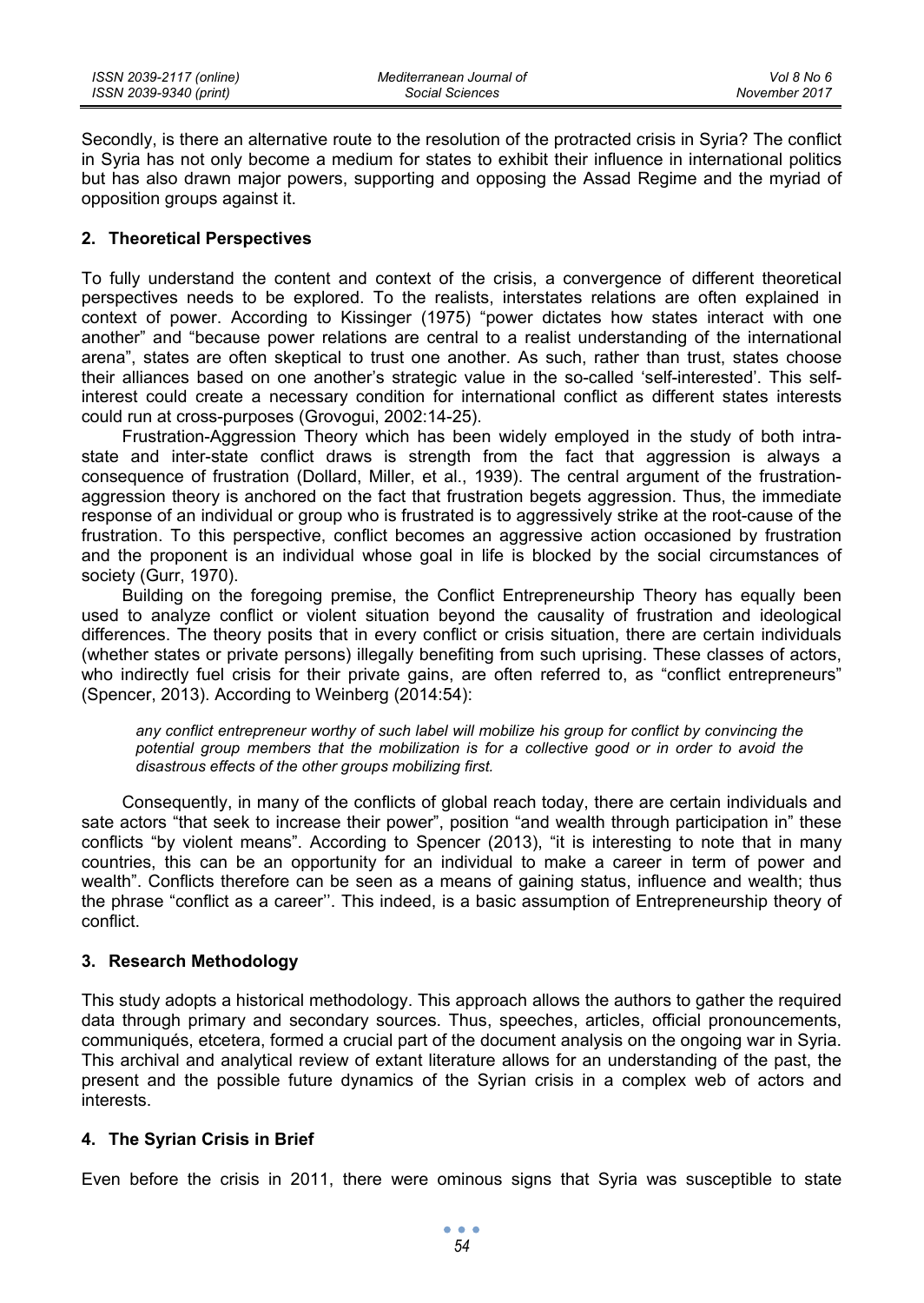| ISSN 2039-2117 (online) | Mediterranean Journal of | Vol 8 No 6    |
|-------------------------|--------------------------|---------------|
| ISSN 2039-9340 (print)  | Social Sciences          | November 2017 |

fermentation. According to Slim and Trombetta (2014:1), "unsustainable authoritarian governance and economic decline were generating significant internal pressure across Syria's extremely localized society." This was accentuated by the fact that different local and sectarian alliances competed for relevance in the country's political space. This prognosis was symptomatic of the likelihood of a protracted and prolonged conflict with international dimensions, should any occur.

There are different schools of thought on how the Syrian crisis began. One of such holds that the unrest began after the state police arrested fifteen boys in Southern town of Daraa for spraypainting anti-government graffiti "the people want the downfall of the regime" on buildings on March  $6<sup>th</sup>$  2011 (Shanahan, 2013). Some of these boys were later killed in detention. An accompanying public protest erupted throughout the country which was given momentum by the failure of the Assad Regime to investigate and prosecute the offenders.

Another perspective believes that the Syrian crisis emerged in the wider context of the Arab Spring. Starting in Tunisia after the self-immolation of Mohammed Bouazizi in 2010, this wave of general discontentment against regimes in the sub-region grew in Syria out of anger over high unemployment rate, decades of repressive dictatorship, corruption and state violence (Manteda, 2014; Slim and Trombetta, 2014). The crises that began as peaceful mass protests for democracy against the 40 years regime of the Assad dynasty descended into a bloody crackdown before morphing into a bitter civil war.

As these protests spread from rural areas to urban centers, the crackdown from the Syrian government was swift. An angry response from government led to the death of four people on 18 March, 2011. This was closely followed by the Syrian Army firing at demonstrators in April of the same year (Shanahan, 2013). By July 2011, an organized rebellion against the Assad Regime was borne with the formation of the Free Syrian Army (FSA). The FSA is an umbrella body for a combination of different local area tribal groups, deserters from the Syrian military and disaffected local militias. Aside the fact that the Assad Regime refused to stop attacks on those opposed to his leadership, he did not implement meaningful reforms demanded by the protesters. Instead the regime abolished the martial law which was in place for decades and promised more reforms which would include new electoral laws, new media laws and a new constitution by February 2012 (Slim and Trombetta, 2014). Nonetheless, military and police repression continued and was complimented by the brutality of the Shabiha (a heavily armed state-sponsored militia). Although President Assad consistently denied responsibility for these atrocities, placing the blame for the violence on armed groups and terrorists (who correspondingly accused the Syrian Government of same); this mutual bulk passing has not been able to change the essential relationship between the regime and the Syrian people.

As the crisis continued to escalate, opponents of the Assad Regime formed the Syrian National Council (SNC) in August, 2011. Syrian opposition, including FSA, remains ideologically divided and fragmented as it remains only a factious collection of political groups, longtime exiles, grassroots organizers and armed militants whose operations are tainted by ethnic and/or sectarian identities. Also, the rivalry between various opposition outfits and the growing role of hard-line Islamist fighters provided enough fertile ground for an extremist group called Islamic State (IS) to take over large areas of the country.

Many Syrian citizens have been caught up in the cycle of violence during the war and have been forced to leave the country to escape to safety in other countries. Initially, these refugees fled across the Syrian borders into the neighboring states of Iraq, Jordan, Lebanon and Turkey. However, as the capacities of these countries were stretched to their limits, hundreds of thousands of them made their way to Europe. Estimates of deaths in the Syrian crisis vary. In August 2015, it was estimated that 250,000 people had died in the conflict (United Nations, 2015). Another report by the Economist (2016) showed in Figure 1 puts the death toll as at February, 2016 at 470,000.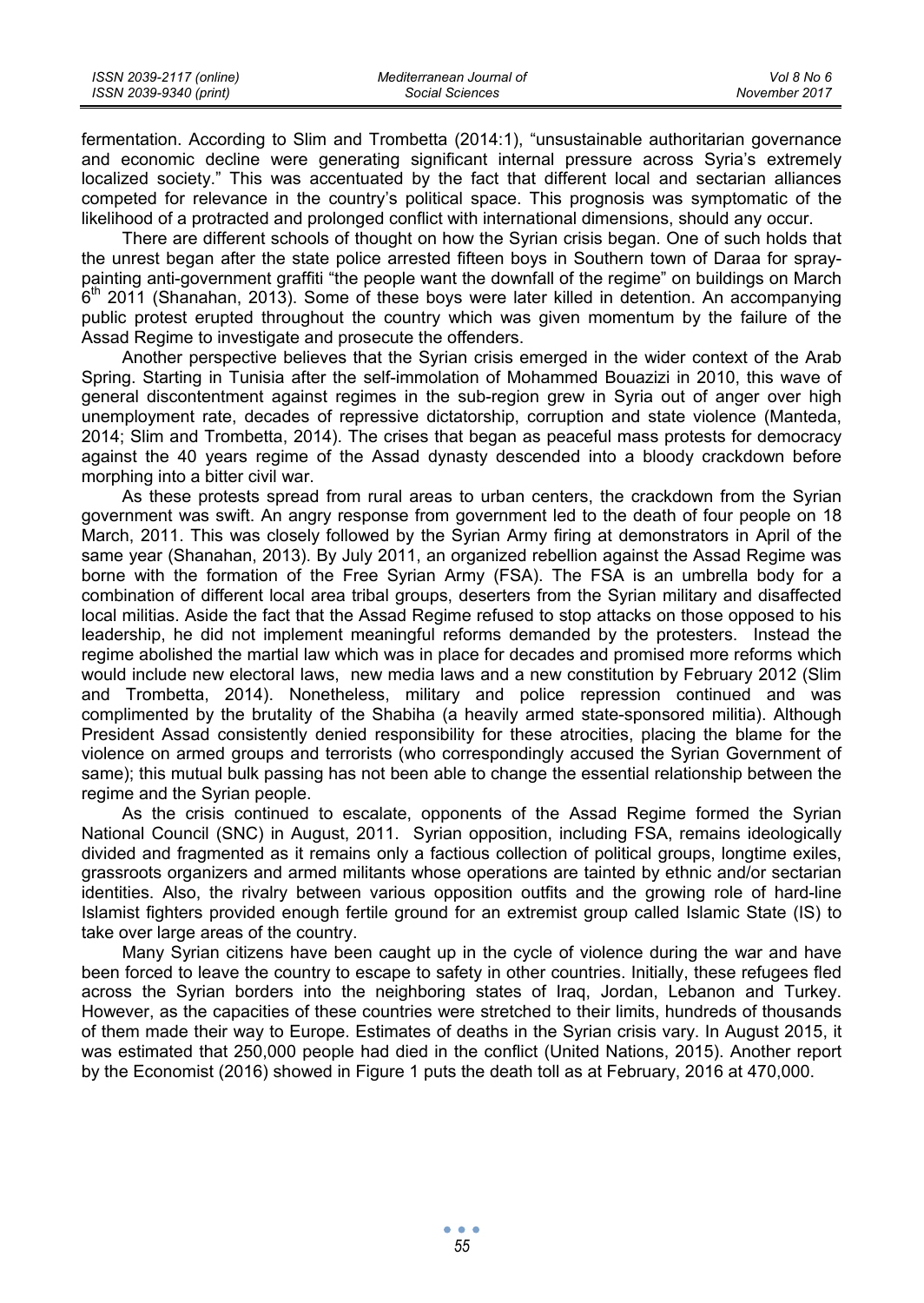

## **Figure 1:**

Either way, the death toll has been very high. By July 2015, there were at least 7,600,000 Internally Displaced Persons in Syria (IDMC, 2015). Also, 3,975,842 refugees originated from the country as of April 2015 (UNHCR, 2015). The refugee crisis has taken its toll not only on Syria's neighbors, but as far as European countries. This has been manifested in the negative impacts it has had on the livelihood, public services and basic commodities of the local communities of the host nations. Thus, the mass migration of refugees to the epicenters of Europe (notably, Italy, Greece, France, Germany, Belgium, etc.), is worthy of note. In 2015, Germany alone received about I million refugees from the Middle East, most of whom were from Syria. Approximately the same number was expected for 2016 (UNHCR, 2015).

### **5. External Involvement**

The Syrian civil war is wrought with numerous contributing factors with controversial implications. A variety of these factors can help explain what is happening in the country. The conflict is broadly divided between four main factors; (a) Al-Assad Regime, (b) Anti-Assad Opposition (c) The Kurdistan Workers Party (PKK) and (d) the so-called Islamic State (IS) or Da'esh as it is known in the Middle East. Each side has different foreign backers. Also regional powers have been involved in the conflict as early as late 2011; with Iran backing the Assad-Regime and the Gulf States backing the opposition through Turkey. Compounding this dire situation are the United States' and Russia's polarized responses to President Bashar Al-Assad and the disagreement over military strategies for toppling IS's stronghold in the sub-region. Although, the United States and Russia are rivals for regional interests, their interests are mostly aligned in terms of combating the Islamic State.

Domestically, the Assad Regime relies on State armed forces and pro-Regime paramilitary groups to fight the armed opposition forces. Syrian opposition groups have no unified command structure. These forces comprise a broad range of groups, from radicalized Islamic groups to leftwing secular parties and youth activist groups, who, though, agree on the need for Assad's departure, but share little common ground over how it should be implemented. The diffusive nature of its operation creates rivalry between different outfits within the ranks of the opposition thereby allowing hardliners to exploit this inadequacy. In the Middle East, Syria is strategically located. This importance enables both the Assad Regime and the opposition groups to draw up diplomatic and military support from various foreign sponsors. While the U.S. and most of Europe support the opposition groups, Russia, Iran and the Lebanese Shiite group Hezbollah are allies of the Assad Regime. Regional governments concerned about Iran's regional influence back the opposition; particularly Turkey, Qatar and Saudi Arabia.

The Syrian civil war which has been on for over six years is underpinned by a complex pattern of alliance and enmities. The Assad Regime and opposition groups are backed for different reasons by different countries. Table 1 is a summary of the alliance patterns of the war in Syria.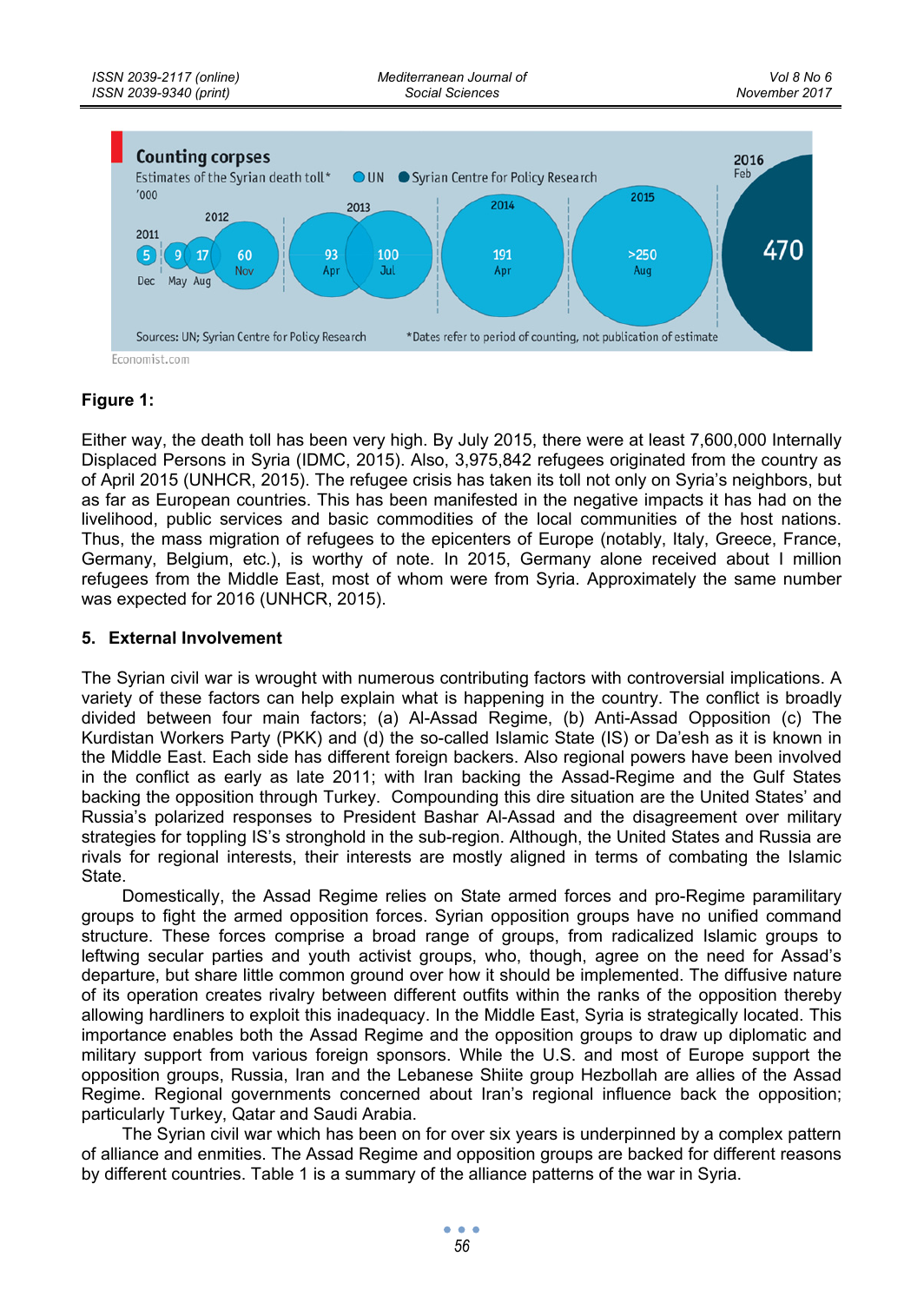|                      | Support | Type of support                                                          | At the UN security council       |
|----------------------|---------|--------------------------------------------------------------------------|----------------------------------|
| <b>United States</b> |         | Syrian opposition. Air strikes, Arms supply.                             | Supports resolutions, critical   |
|                      |         |                                                                          | of Assad.                        |
| Russia               | Assad.  | Air strikes, financial aid, Arms supply. Blocked resolution, critical of |                                  |
|                      |         |                                                                          | Assad.                           |
|                      |         | European Union Syrian opposition. Air strikes, Arms supply.              | Supports resolution, critical of |
|                      |         |                                                                          | Assad.                           |
| Turkey               |         | Syrian opposition. Arms supply, material assistance.                     | Supports sanction against        |
|                      |         |                                                                          | Assad.                           |
| Iran                 | Assad.  | Material and financial assistance.                                       | Supports Assad.                  |
| Saudi Arabia         |         | Syrian opposition. Material and financial assistance.                    | Supports opposition.             |

#### **Table 1:** Foreign Alliances in Syria

**Source:** Author's Compilation, 2016.

The United States and Russia, the two main powers embroiled in Syria, remain on opposite sides. Since the end of the Cold War in 1991, the United States of America arguably remains the world's only superpower (a position Russia is not comfortable with). This privileged position guarantees the U.S. an unparalleled ability to exert its influence and project its power on a global scale (Bremer, 2015), though Huntington (1999) rejects this theory in favour of multi-polar balance of power. Since the end of the Cold War, Russia has tried to offer itself as an alternative model of influence and leadership on the international stage and in particular to regard itself as a key player in the Middle East. Thus, Russia has sought to parlay it Middle East connection into special relationship with both Iran and Syria. In contest of the Syrian crisis, the Assad Regime has so far gravitated towards Russian real politics as an alternative to its engagement with the United States. Russia clearly has an obsession with American hegemony, one that has taken on an added force during the current Syrian crisis. The Assad Regime suspects that an alliance between itself and Russia (a power with global reach) is little different from, and maybe more in its interest than, forgoing a partnership with the United States that constantly calls for its replacement.

Once the epicenter of the Islamic Caliphate, Syria has seen invasions and played host to occupations over the ages; from the Romans and Mongols through the Crusaders and the Turks. In the present dispensation, Syria is a turf for proxy wars between and amongst varied international actors whose interests are not beneficial to the country. Rather, these interests are driven by the individual and/or the collective interests of the participating countries.

Internally, Syria has undergone a rapid process of state ferment since the early days of the conflicts. Both the Assad Regime and opposition forces have contributed to the self-destruct of the country. Within the sub-region, the seeming asymmetrical interests of Turkey, Saudi Arabia and Qatar almost guaranteed that the political opposition in its various guises would reflect the competition between its external supporters. To Saudis, the desire to replace Shiite regime with Sunni Islam is one of the complications which deeply underpin its involvement. This is because the Assad Regime is majorly composed of Shiite Muslims while the Saudi Regime and most Saudis are Sunni Muslims. Turkey's involvement is bolstered by its sheer desire not to accept a Kurdish enclave on its southern border. Syria is a demographic mosaic of complicated ethnic and religious divisions. The country's 19 million people are divided into Sunni Arabs (65%), Alawis (12%), Christians (10%), Kurds (9%), Druze (3%), Bedouin, Ismailis, Turcomans, Circissians and Assyrians (Potter, 2014). According to Kaplan, in Syria:

*the sharpest divide may not so much be religion or ethnic as it is ideological and existential, pitting Muslims who want to align politics with religion against those who wish to keep them against those who wish to keep them apart (Kaplan, 2012).* 

However, both the Assad Regime and the opposition groups have accused each other of employing sectarian agitation. Despite the opposition groups' attempts to present a non-sectarian message while accusing the government of agitating sectarianism, the war in the country is rapidly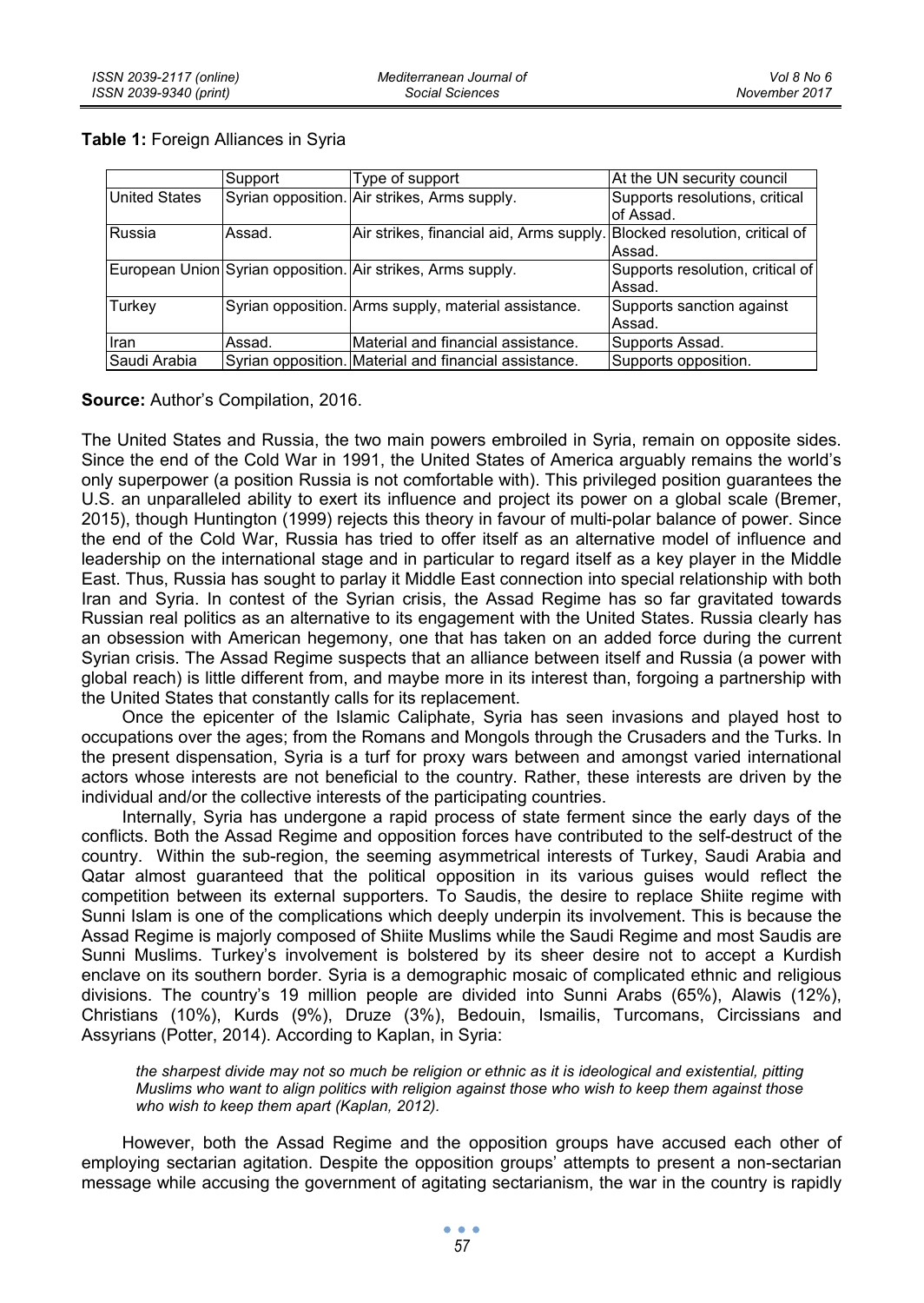| ISSN 2039-2117 (online) | Mediterranean Journal of | Vol 8 No 6    |
|-------------------------|--------------------------|---------------|
| ISSN 2039-9340 (print)  | Social Sciences          | November 2017 |

devolving into an open sectarian and ethnic conflict. This has raised the ability to take the specter of reprisal killings and orchestrated violence to an unprecedented level. The sentiment in the West mirrors the skepticism about the Syrian opposition: to what degree secular liberal democracies should support groups that are neither secular nor liberal. Also, continuity of the President Assad in power presents challenges for the West. The fractured nature and predominance of radicalized Islamic groups of the armed opposition means that finding reliable allies whose values system are acceptable to Western values has been difficult. There is also the apprehension that whoever replaces President Assad might be less friendly to the West.

Furthermore, Shanahan (2013), argues that "the desire of the supporters (Russia and Iran) of the Assad Regime to maintain Syria within their geo-political orbit by ensuring as much of the regime as is feasible remains in place is a strong proposition". Russia, Iran, the Lebanese Shiite group Hezbollah and to a lesser extent Shiite dominated parts of Iraq are strong allies of the Assad Regime. For Iran which hosts more than 90% of Shiite Muslims, it only too natural to support the Assad Regime and its enemies in the country and elsewhere in the Middle East. Russia is an interested supporter of the government in Damascus because it has a base in the Syrian port to Tarsus, from where it is just over 1000 nautical miles to Russia's Black Sea naval bases (Sharwood, 2015). This is nonetheless, complemented by Russia's desire to re-invent its dwindling relevance in the Middle East and also stand up to the West.

#### **6. Making the Peace**

On 18<sup>th</sup> December, 2015, the United Nations Security Council unanimously adopted a resolution calling for ceasefire and political settlement in Syria. While endorsing talks between the Syrian government and opposition, the resolution sought for a political solution to the Syrian crises. Accordingly:

*the Security Council today endorsed a road map for a peace process in Syria, setting out an early-January timetable for United Nations-facilitated talks between the Government and opposition members, as well as the outlines of a nationwide ceasefire to begin as soon as the parties concerned had taken initial steps towards a political transition (United Nations, 2015:1).* 

Besides, the resolution also asked the United Nations Security Council to convene formal talks on a transitional government between the Assad Regime and opposition in 2016. This should be done to support a Syrian-led political process that would set up "inclusive and non-sectarian governance" (United Nations, 2015) within six months and schedule a process for drafting a new constitution, with the aim of holding free and fair elections in 18 months. There was much skepticism about the UN Resolution 2254 on Syria; agreement was rife that the UN unanimous vote was a crucial step forward, though the goal of "credible, inclusive and non-sectarian governance" (Al- jaafari, 2016) within six months was seen as hugely ambitious. While President Assad and his allies welcome the resolution referred to above because it did not exclude the Syrian leader from the peace process, the opposition and their allies will continue to see the non-exclusion of Assad as an issue that would block progress in the search for peace in the country.

Attempts by the United Nations to broker ceasefires and start dialogue on the Syrian crisis have failed in the past. One of such was the United Nation's convened conference in Switzerland in January 2014 to implement the 2012 Geneva Communiqué (BBC News, 2014). Unfortunately, the Geneva II broke down in February after only two rounds. UN- Arab League envoy Lakhdar Brahimi to the conference later blamed the failure on the Assad Regime's refusal to discuss opposition demands and its insistence on a focus on fighting "terrorist" (a term the Assad Regime uses to describe opposition groups) (Rodgers, Gritten, Offer and Asaire, 2015). Also, a stubborn gridlock in the United Nations Security Council majorly between the U.S. and Russia has long blocked any step towards a political resolution of the Syrian crisis. The U.S. and Russian approaches to dealing with the war in Syria are a study in contrast. Although differences still exist between the U.S. and Russia, the December 2015 resolution breaks new grounds not only in calling for a political solution to the conflict with a transitional government, but also in recognizing "ensuring continuity of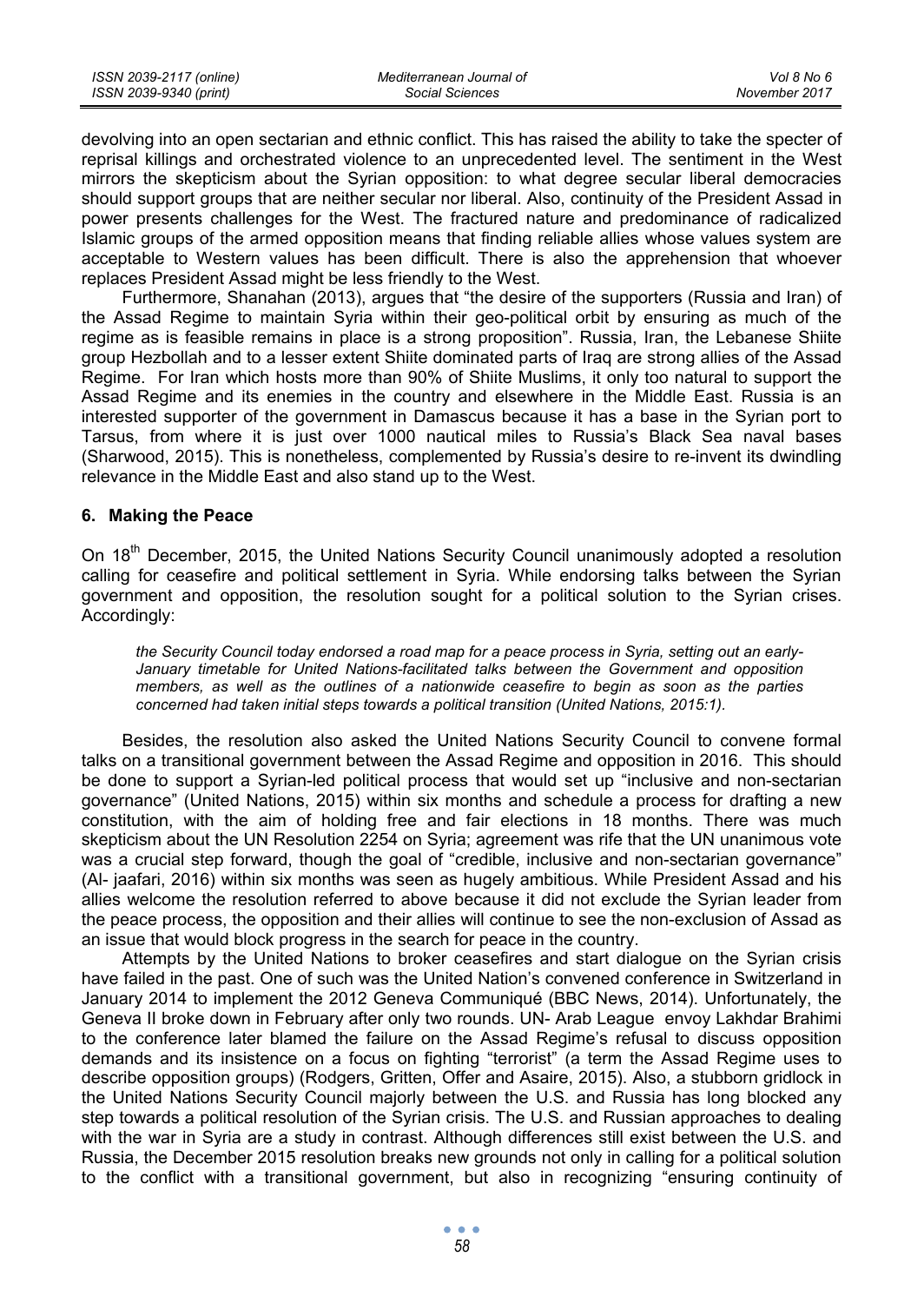| ISSN 2039-2117 (online) | Mediterranean Journal of | Vol 8 No 6    |
|-------------------------|--------------------------|---------------|
| ISSN 2039-9340 (print)  | Social Sciences          | November 2017 |

government institutions" presently controlled by President Assad.

Paragraph two of the UN Resolution makes it clear that the negotiations are to be between "the representatives of the Syrian government and the opposition." This is not an easy proposition. Getting the Assad Regime representatives to future talks in Geneva might be easy (especially with the help of Russia), but the same cannot be said of the opposition Syrian National Council and their allies in the Middle East. Nevertheless, the general phobia is that nothing is new in the resolution, which stipulates elections under the UN supervision in eighteen months without the participation of President Assad. Even if pressure were to mount on President Assad to vacate office, his ruling Baathist party is highly unlikely to stay out of the transition process supported as it is by Russia and Iran (both determined to retain their influence in the sub-region). Russia's position is driven by a determined effort to prevent a repeat of the 'chaos' that followed the ousting of Saddam Hussein in Iraq in 2003 and Muammar Ghaddaffi in Libya in 2011, and underlined by the imperative to avoid such an outcome in the case of Syria.

The U.S. led Western Allies look at the Syrian conflict from three perspectives: (a) the security threat posed by the Islamic States, (b) the humanitarian crisis generated by the thousands of Syrian refugees in Europe and (c) the collateral damage from the war in Syria that has created a necessary condition for both internally and external migration of refugees. To this effect, Russia and Iran are often accused by the West of giving the Assad Regime maximum protection and support. Nonetheless, Russia in the past has vetoed United Nations Security Council Resolutions targeting the Syrian government (Soldatkin, 2016). Thus, the difference in perspectives by both U.S. led allies and the Russian led allies has over the years constituted a major obstacle to the UN Security Council's efforts towards a political resolution of Syria's devastating war. Though key actors and their supporters tended to believe there was no military solution to the crisis, not much has been achieved to secure the peace in the country. The United Nations' former envoy Kofi Annan bitterly blamed the world body when he quitted in 2012. According to him:

*without serious, purposeful and united international pressure, including from the powers of the region, it is impossible for me, or anyone, to compel the Syrian government in the first place, and also the opposition, to take the steps necessary to begin a political process (Gladstone, 2012).* 

Moreover, prior to the voting, UN Special Envoy for Syria Staffan de Mistura underlined that there is no substitute to the political solution to the crisis in Syria (Al-jaafari, 2016). Thus, Members of the UN Security Council called on UN Secretary General and his Special Envoy for Syria to resume the Syrian-Syrian dialogue as soon as possible.

#### **7. Exit Route**

While the UN unanimous vote for the Syrian peace process was an important step forward, making the peace in the country has been a daunting task. Although supporters of the Assad Regime welcome the resolution that did not mention his role but for the opposition and their allies, the role or otherwise of President Assad in the peace process will continue to be the issue that could block the eventual fruition of the transition period. Equally important is the fact that groups seen as terrorist (including Islamic States and al-Nusra Front) are excluded from formal talks on a political transition in Syria.

Another sticking point in the peace process has been the branding of groups considered terrorist outfits and consequently excluded from the talks on Syria. The war in Syria pits the Assad Regime against many opposition groups with each trying to control territories. This position is further exacerbated by whether President Assad should be or not be included in the transition government. Keeping Assad in power will not help solve any of the problems associated with the crisis in Syria and excluding him will lead to a political deadlock.

An equally important fact is that the U.S. and Russian approaches to dealing with the Syrian crisis are somewhat asymmetrical. While the Obama Administration was indecisive in finding a political solution to the crisis, the Putin Administration did all it could to protect the Assad Regime (including aerial bombardment). As events unfold in Syrian, an extraordinary possibility has slowly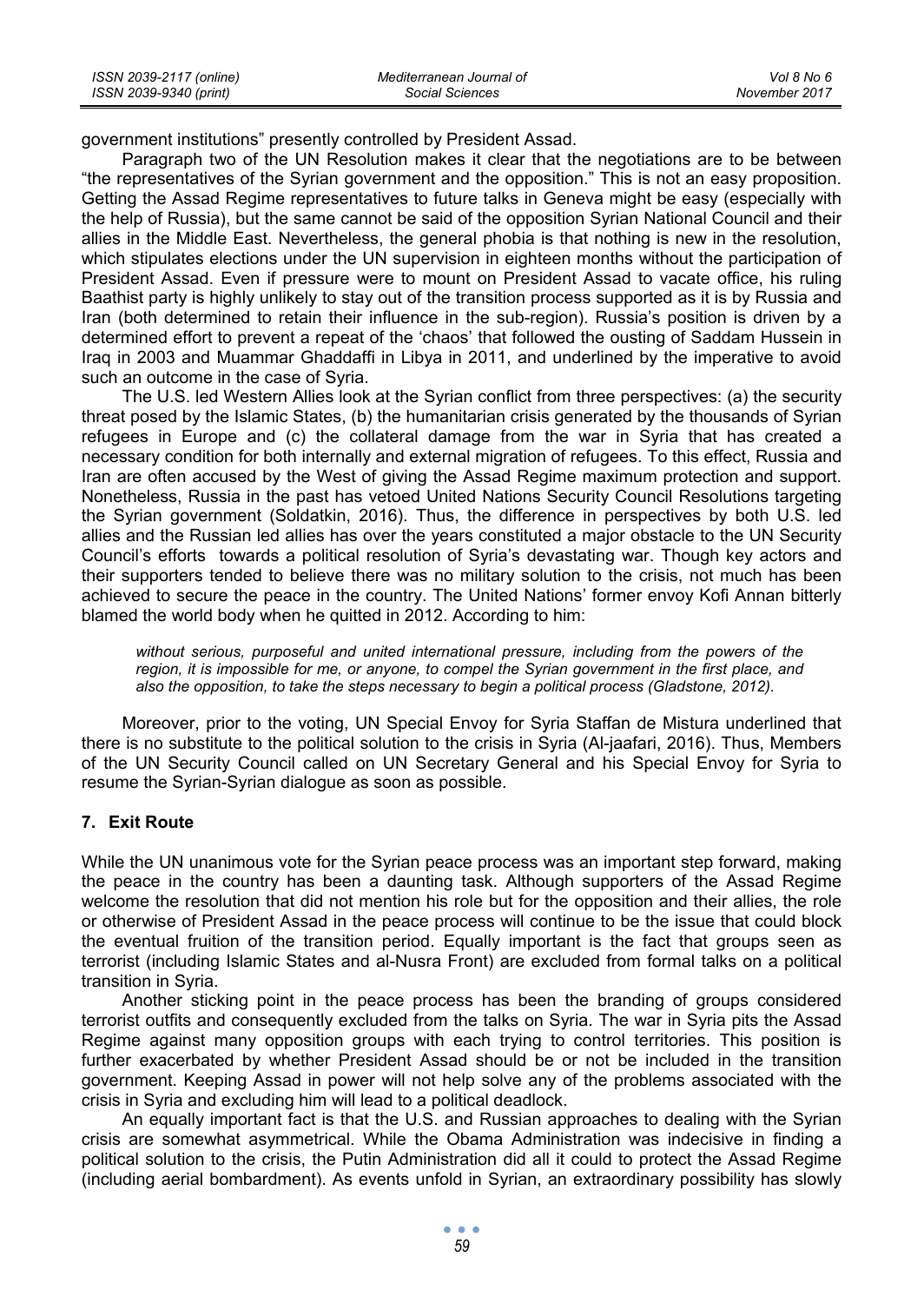| ISSN 2039-2117 (online) | Mediterranean Journal of | Vol 8 No 6    |
|-------------------------|--------------------------|---------------|
| ISSN 2039-9340 (print)  | Social Sciences          | November 2017 |

emerged: the U.S. and Russia are fighting the Islamic State alongside each other. This fortuitous understanding could be explored as the basis for moving the peace process in Syrian forward. From this perspective, a genuine diplomatic initiative co-sponsored by both the U.S. and Russia that integrate key nations to the crisis in the sub-region might stand a chance of success.

Thus to solve the Syrian problem, local government officials, ethnic and religious leaders should be incorporated into the framework needed to broker a comprehensive agreement between the Assad Regime and opposition forces. This arrangement should be complemented by a wider effort by the United Nations. The local ownership of the peace process proposed here puts pay to the differences between the U.S. and Russian roles in Syria (which are more often than not divorced from the realities on the ground). What is needed in Syria is a comprehensive approach that integrates the interests of all the parties to the crisis in the beleaguered country.

Apart from the point noted above, creating an exit corridor for President Assad will be an added impetus to the peace process in Syria. President Assad should be made to sign a comprehensive peace agreement paving way for his eventual exit from power (Marwa, 2011). Just as the Yemeni parliament passed a law that granted Saleh immunity, from being prosecuted after office, President Assad should be assured same and be encouraged to leave the country to his preferred destination (probably Russia). The West and Russia should work towards realizing this objective.

Indeed, Saudi Arabia and Iran are two major sub-regional backers of the protagonists of the Syrian civil war. However, the energy dispensed by these two countries could be better channeled if pressure is put on both of them by the international community to sheath their swords and be integrated into the peace process. Here, the West must be ready to accommodate a moderated Iranian interest while Russia should do same to the interest of Saudi Arabia. The present practice of isolating Iran by the West is counter- productive to the whole peace process on Syria. Lessons should be drawn from the nuclear arm deals between the P-5 plus One and Iran and be replicated in the Syrian peace process. In fact, bridging the sectarian gap between the Iranians and Saudis will bring succour to the rather fractured relationship between the Shiites and Sunnis, not only in Syria, but also in the greater Middle East.

Paradoxically, in the context of the metamorphosis of the conflict, the Syrian opposition took distinct approaches to resist the Assad Regime. However, decentralization of the protest movement from the beginning of the conflict was meant to ensure the survival of the movement in the face of extreme repression by the Assad Regime. According to Slim and Trombetta (2014:22):

*all leaders were aware of the constant risk of death or detention, and they knew it was essential to prioritize the continuity of the group after possible death or disappearance. The movement could not depend on a single person, which explains the absence of a clearly identifiable leadership on a national scale.* 

Thus, loose organizational structure of the opposition eventually played into the hands of the Islamist militant groups and foreign jihadist fighters who entered the country to reframe Syrian's political and economic conflict as a sectarian-oriented fight. The radicalization of the conflict has so far made it impossible to have a common front to engage the opposition groups. As peace remains elusive in Syria and the humanitarian crisis in the sub-region worsens, only an integrative approach to the peace process will suffice. Experience has shown that the current practice of isolating some opposition groups on the ground of their ideological orientations may never work. The management of such an initiative demands a complex mosaic of coordination and an all-inclusive team work that would guarantee a negotiated peace process that is accepted to all.

In the context of broader Arab solidarity, domestic ownership of the peace process should prevail. The process should be Syrian, supported by the Arab World and then, the International community. Negotiations should start from the local level, the national, the sub-regional and the international. This approach helps to solve the problem of selective isolationism as the different opposition groups excluded from the peace process would act as spoiler units to any transition process put in place. Also, it helps to resolve the dilemma built into the current practice of branding some opposition groups as terrorist organizations with whom the West cannot enter into direct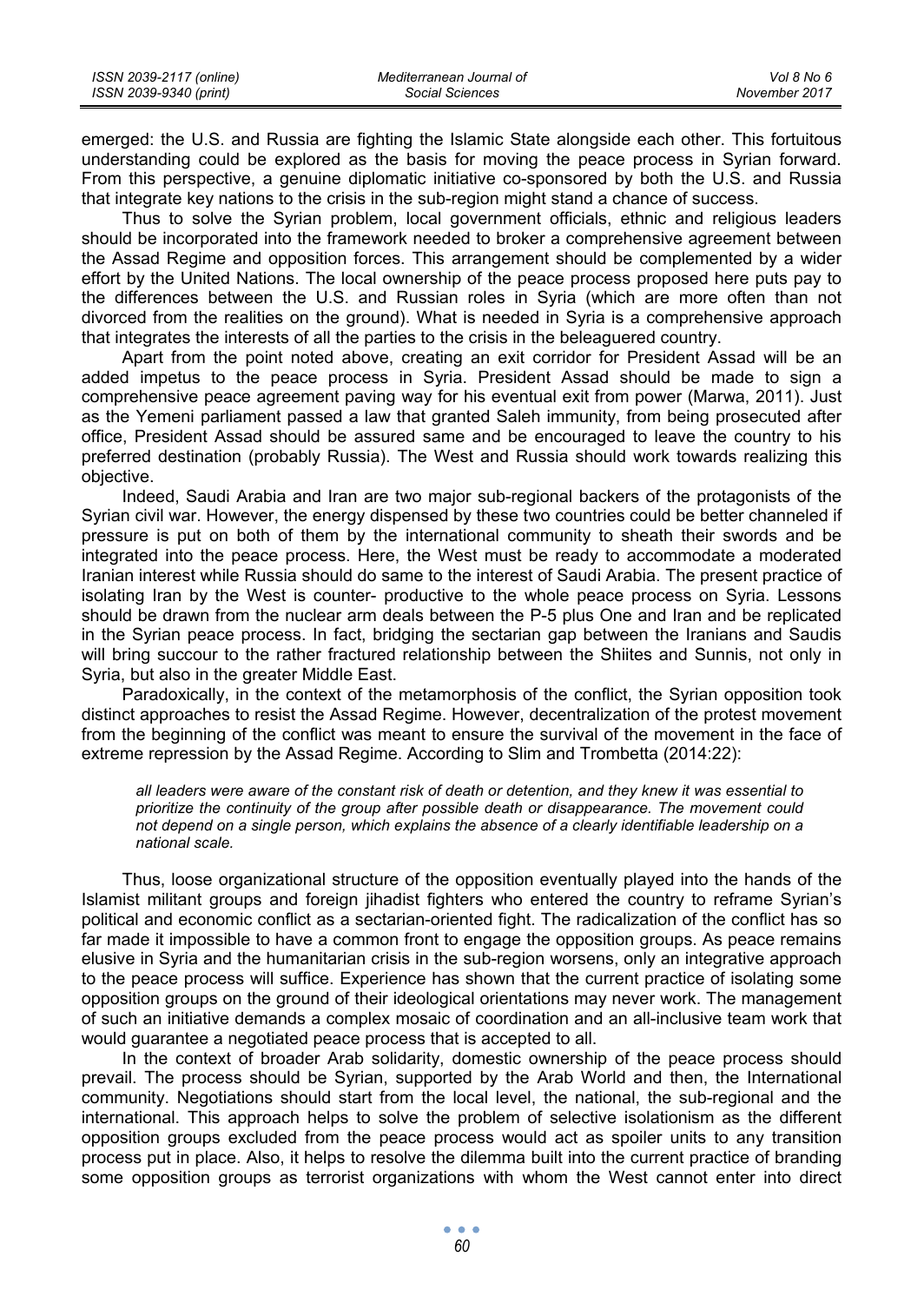talks. An improved local content in the peace process can remove the gridlock referred to above through a third-party negotiation. This gives to all the parties involved in the Syrian crisis a sense of ownership of the peace process. The implementation therefore will become binding on all the stakeholders in the Syrian project. The international community (especially the West and Russia) should know that no one understands Syria more than Syrian themselves. As such, externally crafted peace process, without full ownership by Syrians, amounts to a distortion of the historical evolution of the Syrian state.

#### **8. Conclusion**

Syria is a religiously mixed country on the throes of debilitating civil war. Efforts to end the war in Syria have been under intense global focus almost from the beginning of the crisis. The United Nations has tried to broker peace acceptable to both the Assad Regime and the opposition forces, with little or no success. The fundamental issues responsible for the paralysis of the international community efforts at making the peace in Syria are the disagreements between Western governments on one side, and Russia and China on the other, which has so far hindered any decisive action by the United Nations Security Council. This paper believes that after over six years of civil war in Syria, a top-bottom imposed peace process has lost its appeal. Rather, a bottom-top remedy is urgently needed. Therefore, there is the need for a grassroots movement that uses the cultural assets of the Syrian people to create a movement for peace and reconciliation in the country. This would stave off foreign governments who are interested only in their own strategic interests.

#### **References**

- Al- jaafari, B. (2016). U.N. Security Council Adopts Resolution No. 2268 on Cessation of Combat Activities in Syria. Available at http://www.strianfreepress.wordpress.com. Accessed 27/02/2016.
- BBC News, (2014). What is Geneva II Conference on Syria? 22 January, 2014. Available at http:// www.bbc.com/ news/ world-middle-east-246284. Accessed 23/07/2016.
- Bremer, I. (2015). These are the Reasons Why the U.S. Remains the World's Only Superpower. Time. Available at http://time.com/3899972/us-superpower-status-military. Accessed 07/01/2015.
- Dollard, J, Miller, N. E., et al. (1939). Frustration Aggression Theory. London: Yale University Press.
- Gladstone, R. (2012) Resigning as Envoy to Syria, Annan Casts Wide Blame. The New York Times. Available at http://www.nytimes.com . Accessed 09/04/2016.
- Grovogui, S.N. (2002). Regimes of Sovereignty: International Morality and the African Condition. *European Journal of International Relations,* 8(31): 14-25.
- Gurr, T.R. (1970). Why Men Rebel. Princeton, New Jersey: Princeton University Press.
- Huntington, S.P. (1999). *The Lonely Superpowers.* Foreign Affairs: 78(2).
- IDMC (2015). Displacement in Syria as of July 2015. Available at http://www.internal-displacement.org. Accessed 07/01/2016.
- Kaplan, S. (2012). Syria's Ethnic and Religious Divisions. Available at http://www.fragilestate.org. Accessed 17/01/2017.
- Kissinger, H. (1957). Strategy and Organization. Foreign Affairs: 35( 3).
- Manfreda, P. (2014). Syrian Civil War Explained: The Fight for the Middle East. About News. Available at http://middleeast.about.com/od/syria/tp/Syrian-Civil-War-Explained.htm Accessed 04/01/2016. Accessed 26/06/2016.
- Marwa, R. (2011). Yemen's Sleh Signs Deal to Give up Power. REUTERS World News, November 22, 2011. Available at http:// www.reuters.com/article/us-yemen-idUSTRE7A. Accessed 15/04/2016.
- Potter, L. G. (2014). Sectarian Politics in the Persian Gulf. New York: Oxford University Press.
- Rodgers, L., Gritten, D., Offer, J. and Asare, P. (2015). Syrian: The story of the Conflict. BBC News Online. Available at http://sa.bbc.co.uk/bbc/bbc/s? Accessed 24/09/2015.
- Sharnahan, R. (2013). 10 Simple Points to Help You Understand the Syrian Conflict. Available at http://ww.news.com.au. Accessed 04/01/2016.
- Sharwood, A. (2015). Syria Explained in 10 Simple Points: A Western Perspective on the Crisis. Available at http://www.news.com.au. Accessed 10/12/2015.
- Slim, H., and Trombetta, L. (2014). Syria Crisis Common Context Analysis. Report Commissioned by IASC Inter-Agency Humanitarian Evaluations Steering Group as Part of the Syria Coordinated Accountability